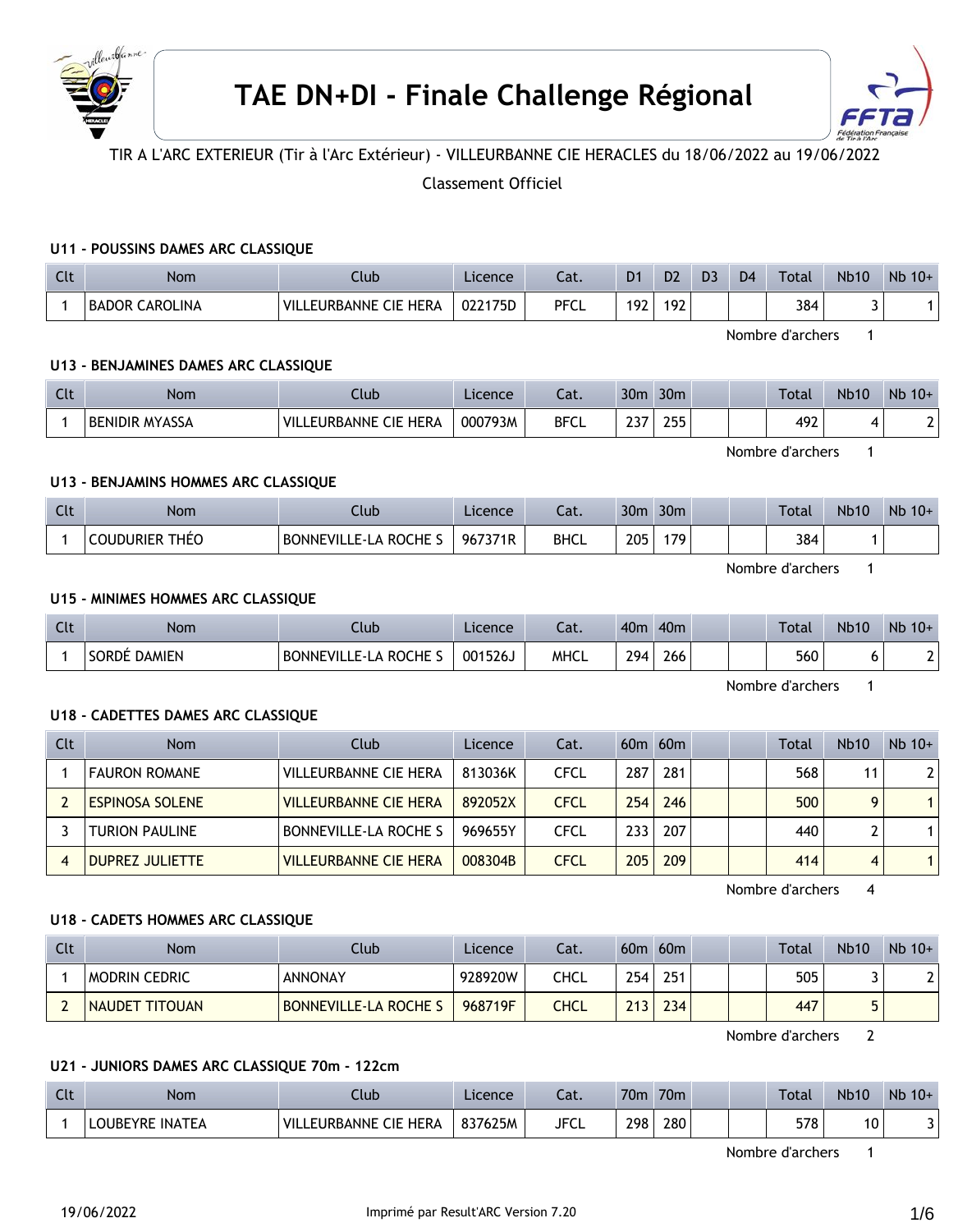| Clt | <b>Nom</b>            | Club                         | Licence | Cat.               |     | 70 <sub>m</sub> 70 <sub>m</sub> |  | Total | <b>Nb10</b> | $Nb$ 10+ |
|-----|-----------------------|------------------------------|---------|--------------------|-----|---------------------------------|--|-------|-------------|----------|
|     | RAGUIN LOUISE         | <b>GRENOBLE</b>              | 684219S | S <sub>1</sub> FCL | 261 | 248                             |  | 509   |             | 21       |
|     | <b>GUESDON MARINE</b> | <b>VILLEURBANNE CIE HERA</b> | 653292A | S <sub>1</sub> FCL | 263 | 241                             |  | 504   | O           |          |
|     | PESLIER EUGENIE       | <b>VILLEURBANNE CIE HERA</b> | 724891A | S <sub>1</sub> FCL | 236 | 224                             |  | 460   |             |          |

Nombre d'archers 3

## **SENIORS 1 HOMMES ARC CLASSIQUE 70m - 122cm**

| Clt | <b>Nom</b>              | Club                         | Licence | Cat.               |     | 70 <sub>m</sub> 70 <sub>m</sub> |  | Total | <b>Nb10</b> | $Nb$ 10+ |
|-----|-------------------------|------------------------------|---------|--------------------|-----|---------------------------------|--|-------|-------------|----------|
|     | <b>BARATE ANTOINE</b>   | <b>GRENOBLE</b>              | 761246S | S <sub>1</sub> HCL | 272 | 279                             |  | 551   |             |          |
|     | <b>KUBIAK SEBASTIEN</b> | <b>VILLEURBANNE CIE HERA</b> | 708303V | S <sub>1</sub> HCL | 269 | 268                             |  | 537   |             |          |
|     | <b>JOUBERT OLIVIER</b>  | ' BONNEVILLE-LA ROCHE S      | 968713Z | S <sub>1</sub> HCL | 231 | 241                             |  | 472   |             |          |

Nombre d'archers 3

#### **SENIORS 2 HOMMES ARC CLASSIQUE 70m - 122cm**

| Clt | <b>Nom</b>               | Club                         | Licence | Cat.               |     | 70 <sub>m</sub> 70 <sub>m</sub> |  | <b>Total</b> | <b>Nb10</b> | $Nb$ 10+ |
|-----|--------------------------|------------------------------|---------|--------------------|-----|---------------------------------|--|--------------|-------------|----------|
|     | <b>BOURAND OLIVIER</b>   | BONNEVILLE-LA ROCHE S        | 766505H | S <sub>2</sub> HCL | 288 | 277                             |  | 565          | 13          | 5        |
|     | SORDÉ CÉDRIC             | <b>BONNEVILLE-LA ROCHE S</b> | 001524G | S <sub>2</sub> HCL | 274 | 263                             |  | 537          | 6           |          |
|     | <b>CHARTIER MATTHIEU</b> | <b>GRENOBLE</b>              | 909451J | S <sub>2</sub> HCL | 255 | 271                             |  | 526          | 8           | 31       |
|     | <b>BERRUYER ERIC</b>     | <b>VILLEURBANNE CIE HERA</b> | 311092U | S <sub>2</sub> HCL | 226 | 245                             |  | 471          | 4           |          |
|     | <b>BUNESCU ANDREI</b>    | <b>VILLEURBANNE CIE HERA</b> | 018076Y | S <sub>2</sub> HCL | 233 | 229                             |  | 462          |             |          |

Nombre d'archers 5

## **SENIORS 3 DAMES ARC CLASSIQUE 60m - 122cm**

| Clt | Nom                             | :lub                         | Licence | Cat.  | 60 <sub>m</sub> | 60 <sub>m</sub> |  | <b>Total</b> | <b>Nb10</b> | $Nb$ 10+ |
|-----|---------------------------------|------------------------------|---------|-------|-----------------|-----------------|--|--------------|-------------|----------|
|     | ' CHRISTIANE<br><b>HERANNEY</b> | LEURBANNE CIE HERA<br>"VILL. | 200982J | S3FCL | 253             | 259             |  | 547<br>ے ا ت | o<br>٥      |          |
|     |                                 |                              |         |       |                 |                 |  |              |             |          |

Nombre d'archers 1

### **SENIORS 1 HOMMES ARC A POULIES 50m - 80cm**

| Clt | <b>Nom</b>            | Club                         | Licence | Cat.               |     | 50 <sub>m</sub> 50 <sub>m</sub> |  | <b>Total</b> | <b>Nb10</b> | $Nb$ 10+ |
|-----|-----------------------|------------------------------|---------|--------------------|-----|---------------------------------|--|--------------|-------------|----------|
|     | <b>MOINE MAXENCE</b>  | RUEIL MALMAISON STAR         | 442807M | S <sub>1</sub> HCO | 338 | 338                             |  | 676          | 38          | 21       |
|     | <b>ALBANESE REMY</b>  | <b>BARBERAZ</b>              | 842124C | S <sub>1</sub> HCO | 339 | 336                             |  | 675          | 32          | 8        |
|     | <b>CARRON OLIVIER</b> | <b>GRENOBLE</b>              | 382918R | S <sub>1</sub> HCO | 329 | 327                             |  | 656          | 25          |          |
|     | LAVEAU ANTHONY        | <b>VILLEURBANNE CIE HERA</b> | 927258P | S <sub>1</sub> HCO | 298 | 242                             |  | 540          | Q           | 3        |

Nombre d'archers 4

## **SENIORS 2 HOMMES ARC A POULIES 50m - 80cm**

| <b>Clt</b> | <b>Nom</b>            | Club                         | Licence | Cat.                           |     | 50 <sub>m</sub> 50 <sub>m</sub> |  | Total | <b>Nb10</b> | $Nb$ 10+ |
|------------|-----------------------|------------------------------|---------|--------------------------------|-----|---------------------------------|--|-------|-------------|----------|
|            | <b>FAURON ALEXIS</b>  | <b>VILLEURBANNE CIE HERA</b> | 096726M | S <sub>2</sub> HCO             | 342 | 333                             |  | 675   | 37          | 18       |
|            | <b>PILLET JOCELYN</b> | <b>BOURG SAINT MAURICE</b>   | 003559U | S <sub>2</sub> HC <sub>O</sub> | 333 | 323                             |  | 656   | 21          | 12       |
|            | <b>GIBERT THOMAS</b>  | <b>VOIRON</b>                | 615447P | S <sub>2</sub> HCO             | 264 | 277                             |  | 541   |             |          |

Nombre d'archers 3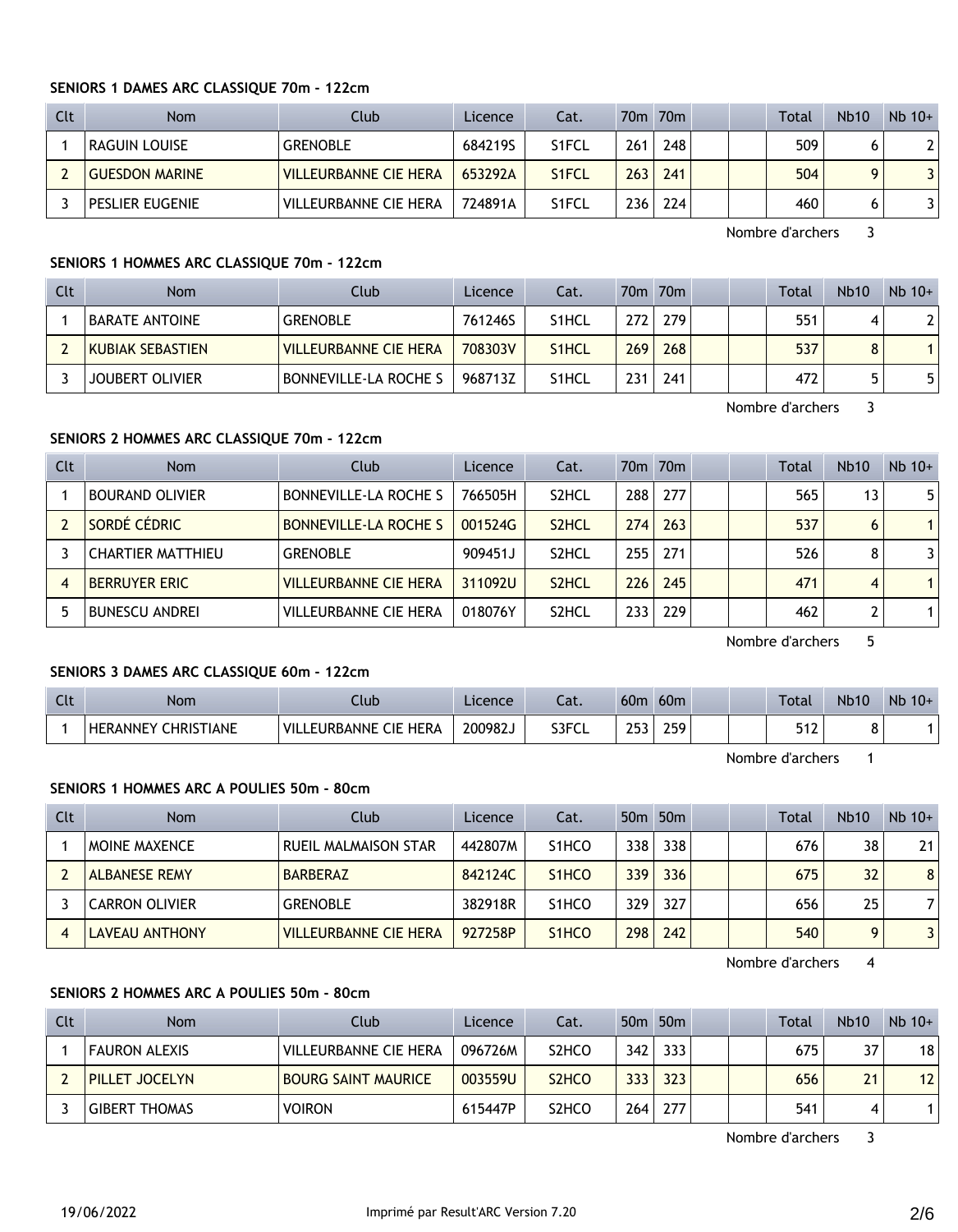## **SENIORS 3 HOMMES ARC A POULIES 50m - 80cm**

| C14<br>๛ | <b>Nom</b>                   | Club                           | Licence | $\sim$<br>cac. | 50 <sub>0</sub>        | 50 <sub>m</sub> |  | Total | <b>Nb10</b> | Nb<br>$10+$ |
|----------|------------------------------|--------------------------------|---------|----------------|------------------------|-----------------|--|-------|-------------|-------------|
|          | PHILIPPE<br><b>GOITSCHEI</b> | <b>BAINS</b><br>. AIX I<br>- - | 014419Y | S3HCO          | $\sim$ $-$<br><u>.</u> | 318             |  | 635   | つに          |             |

Nombre d'archers 1

#### **U13 - BENJAMINES DAMES ARC CLASSIQUE 20m - 80cm**

| $\Gamma$<br><b>CLL</b> | Nom          | Ilub                                        | Licence | <b>P</b><br>cal. | 20 <sub>m</sub> | 20 <sub>m</sub> |  | Total      | <b>Nb10</b> | Nb.<br>$10+$ |
|------------------------|--------------|---------------------------------------------|---------|------------------|-----------------|-----------------|--|------------|-------------|--------------|
|                        | BADOR ROXANA | : CIE HERA<br><b>VIL</b><br><b>EURBANNE</b> | 022173B | <b>BFCL</b>      | 267             | 265             |  | につつ<br>عدد |             |              |

Nombre d'archers 1

#### **U18 - CADETTES DAMES ARC CLASSIQUE 50m - 122cm**

| Clt | <b>Nom</b>                 | Club             | Licence | Cat. |     | 50 <sub>m</sub> 50 <sub>m</sub> |  | <b>Total</b> | <b>Nb10</b> | $Nb$ 10+ |
|-----|----------------------------|------------------|---------|------|-----|---------------------------------|--|--------------|-------------|----------|
|     | <b>VIVEL LANA</b>          | <b>BRON</b>      | 913860B | CFCL | 263 | 279                             |  | 542          |             |          |
|     | <b>DRAPIER LISE</b>        | <b>UNIEUX</b>    | 017694H | CFCL | 267 | 256                             |  | 523          |             |          |
|     | <b>PARPILLON CASSANDRA</b> | <b>STE JULIE</b> | 977506G | CFCL | 251 | 258                             |  | 509          |             |          |

Nombre d'archers 3

## **U18 - CADETS HOMMES ARC CLASSIQUE 50m - 122cm**

| Clt | <b>Nom</b>                         | Club           | Licence | Cat.        |     | 50 <sub>m</sub> 50 <sub>m</sub> |  | Total | <b>Nb10</b> | $Nb$ 10+ |
|-----|------------------------------------|----------------|---------|-------------|-----|---------------------------------|--|-------|-------------|----------|
|     | DABROWSKI-MANEVY MATTE   STE JULIE |                | 969789U | CHCL        | 297 | 293                             |  | 590   |             |          |
|     | <b>GRAIL ROBIN</b>                 | <b>UNIEUX</b>  | 892999B | <b>CHCL</b> | 287 | 266                             |  | 553   |             |          |
|     | CLEMENCEAU MATHIEU                 | <b>VALENCE</b> | 889942D | CHCL        | 279 | 259                             |  | 538   |             |          |

Nombre d'archers 3

## **U21 - JUNIORS DAMES ARC CLASSIQUE 50m 122cm**

| $C1+$<br>นเ | <b>Nom</b>                                      | Club                       | Licence | Cat.        | 50 <sub>m</sub> | 50 <sub>m</sub> |  | <b>Total</b> | <b>Nb10</b> | Nb<br>$10+$ |
|-------------|-------------------------------------------------|----------------------------|---------|-------------|-----------------|-----------------|--|--------------|-------------|-------------|
|             | <b>SYRIELLE</b><br>, HAINGUE '<br><b>GIRARD</b> | <b>JULIE</b><br><b>CTL</b> | 983254E | <b>JFCL</b> | 266<br>$\sim$   | 253             |  | 519          |             |             |

Nombre d'archers 1

#### **SENIORS 1 DAMES ARC CLASSIQUE 50m - 122cm**

| <b>Clt</b> | <b>Nom</b>           | Club                         | Licence | Cat.               | 50 <sub>m</sub> | 50 <sub>m</sub> | 50m 50m | Total | <b>Nb10</b> | $Nb$ 10+ |
|------------|----------------------|------------------------------|---------|--------------------|-----------------|-----------------|---------|-------|-------------|----------|
|            | RABILLER DIANE       | <b>VILLEURBANNE CIE HERA</b> | 827941L | S <sub>1</sub> FCL | 292             | 288             |         | 580   | 14          | 5.       |
|            | <b>FREGE NOEMIE</b>  | <b>LOZANNE</b>               | 704145A | S <sub>1</sub> FCL | 268             | 284             |         | 552   |             |          |
|            | <b>ALLIOT CLAIRE</b> | <b>BRON</b>                  | 809727N | S <sub>1</sub> FCL | 266             | 267             |         | 533   |             |          |
| 4          | SAURAT AGNES         | <b>BRON</b>                  | 944561X | S <sub>1</sub> FCL | 257             | 256             |         | 513   |             |          |
|            | <b>COTTIN JULIE</b>  | SAINT PAUL TROIS CHATE       | 700635K | S <sub>1</sub> FCL | 247             | 254             |         | 501   |             |          |
| 6          | <b>DEFAIT LUCIE</b>  | <b>VIENNE AC</b>             | 420690X | S <sub>1</sub> FCL | 258             | 238             |         | 496   |             |          |

Nombre d'archers 6

### **SENIORS 1 HOMMES ARC CLASSIQUE 50m - 122cm**

| <b>Clt</b> | Nom.                  | Club <sup>1</sup>      | Licence | Cat.               |     | 50 <sub>m</sub> 50 <sub>m</sub> |  | Total | <b>Nb10</b> | $Nb$ 10+ |
|------------|-----------------------|------------------------|---------|--------------------|-----|---------------------------------|--|-------|-------------|----------|
|            | ENGEL THIBAULT        | <b>CHAMALIERES</b>     | 617019Y | S <sub>1</sub> HCL | 316 | 314                             |  | 630   |             |          |
|            | <b>DUBOIS FLORENT</b> | SAINT PAUL TROIS CHATE | 456977P | S <sub>1</sub> HCL | 320 | 308                             |  | 628   |             |          |
|            | SCOTTI AXEL           | <b>GIERES</b>          | 818372K | S <sub>1</sub> HCL | 304 | 303                             |  | 607   |             |          |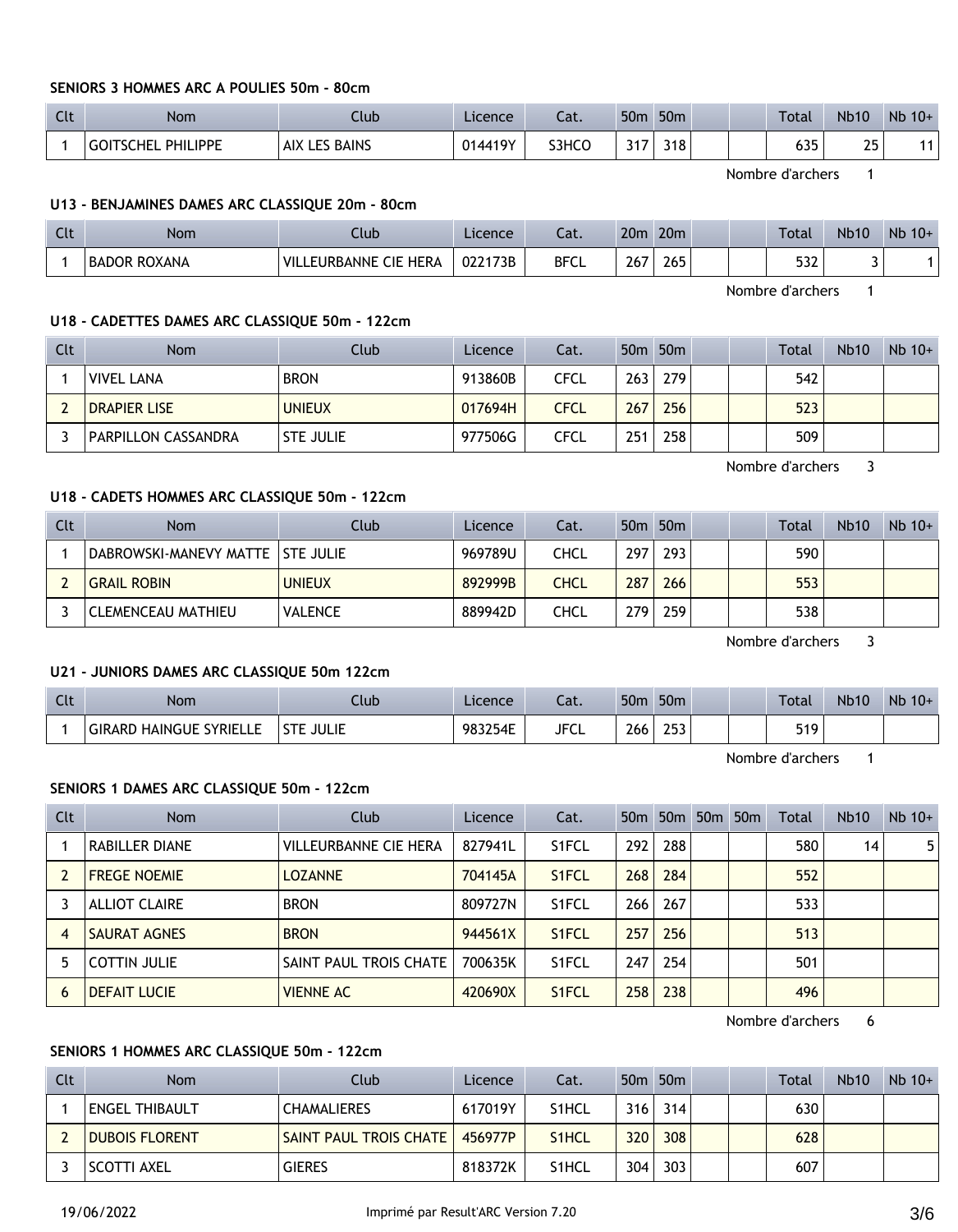| 4               | <b>BUKOWIEC SEBASTIAN</b>  | <b>PREVESSIN-MOENS</b> | 015005K | S1HCL              | 300 | 296 |  | 596 |    |                |
|-----------------|----------------------------|------------------------|---------|--------------------|-----|-----|--|-----|----|----------------|
| 5               | <b>CARRERA ANTONIN</b>     | <b>THONES</b>          | 741090H | S1HCL              | 297 | 295 |  | 592 |    |                |
| 6               | <b>FABRE LOIC</b>          | <b>THONES</b>          | 861381J | S <sub>1</sub> HCL | 297 | 277 |  | 574 |    |                |
| 7               | MOREL JOHAN                | Voiron                 | 830537H | S <sub>1</sub> HCL | 285 | 284 |  | 569 | 11 | $\overline{2}$ |
| 8               | NOTTA WILLY                | <b>DARDILLY</b>        | 959412P | S <sub>1</sub> HCL | 289 | 275 |  | 564 | 11 | $\overline{2}$ |
| 9               | <b>PORAL SYLVAIN</b>       | <b>MONTLUCON AS</b>    | 363762U | S1HCL              | 271 | 285 |  | 556 |    |                |
| 10 <sup>°</sup> | <b>COUDERCY CHRISTOPHE</b> | VILLEURBANNE CIE HERA  | 723808Y | S1HCL              | 286 | 247 |  | 533 | 4  |                |
| 11              | <b>GUINDET LUC</b>         | <b>GIERES</b>          | 948069K | S1HCL              | 260 | 270 |  | 530 |    |                |
| 12              | <b>BEAU BENOIT</b>         | <b>VALENCE</b>         | 664054Y | S <sub>1</sub> HCL | 273 | 249 |  | 522 | 10 | 5              |
| 13              | <b>TRAVERT MAXIME</b>      | <b>CHAMALIERES</b>     | 964997K | S1HCL              | 269 | 253 |  | 522 | 5  | $\overline{2}$ |
| 14              | <b>DANIEL FLAVIEN</b>      | <b>GIERES</b>          | 674977W | S <sub>1</sub> HCL | 253 | 261 |  | 514 |    |                |
| 15              | POULAIN THIBAULT           | <b>CHAMALIERES</b>     | 996022H | S1HCL              | 248 | 245 |  | 493 |    |                |
| 16              | <b>DELAHAIE YANN</b>       | <b>VIENNE AC</b>       | 009382Y | S <sub>1</sub> HCL | 246 | 236 |  | 482 |    |                |
| 17              | <b>GAUDENECHE ALBAN</b>    | <b>BRON</b>            | 778905L | S1HCL              | 218 | 253 |  | 471 |    |                |
|                 |                            |                        |         |                    |     |     |  |     |    |                |

Nombre d'archers 17

# **SENIORS 2 DAMES ARC CLASSIQUE 50m - 122cm**

| Clt | <b>Nom</b>                  | Club             | Licence | Cat.  | 50 <sub>m</sub> | 50 <sub>m</sub> |  | Total | <b>Nb10</b> | $Nb$ 10+ |
|-----|-----------------------------|------------------|---------|-------|-----------------|-----------------|--|-------|-------------|----------|
|     | <b>CELLIER MIREILLE</b>     | <b>TARARE</b>    | 951760X | S2FCL | 287             | 281             |  | 568   | 10          |          |
|     | <b>ARPAILLANGE NATHALIE</b> | <b>CHAPONOST</b> | 674879P | S2FCL | 772             | 265             |  | 538   |             |          |

Nombre d'archers 2

# **SENIORS 2 HOMMES ARC CLASSIQUE 50m - 122cm**

| Clt            | <b>Nom</b>                | Club                      | Licence | Cat.               | 50 <sub>m</sub> | 50 <sub>m</sub> |  | Total | <b>Nb10</b> | $Nb$ 10+       |
|----------------|---------------------------|---------------------------|---------|--------------------|-----------------|-----------------|--|-------|-------------|----------------|
| 1              | <b>VIDAL VINCENT</b>      | <b>NEUVILLE SUR SAONE</b> | 632673N | S2HCL              | 305             | 297             |  | 602   |             |                |
| $\overline{2}$ | <b>CADASSE JEREMY</b>     | SAINT PAUL TROIS CHATE    | 024031W | S2HCL              | 321             | 277             |  | 598   | 16          | 7 <sup>1</sup> |
| 3              | CAMPANELLI DANIO          | <b>PREVESSIN-MOENS</b>    | 014193C | S2HCL              | 301             | 297             |  | 598   | 16          | $\overline{3}$ |
| 4              | <b>LE THIESSE YANN</b>    | <b>VIVIERS</b>            | 848206N | S2HCL              | 289             | 298             |  | 587   |             |                |
| 5              | <b>SCALVINI SIEGFRIED</b> | <b>VIVIERS</b>            | 953510Z | S2HCL              | 290             | 292             |  | 582   |             |                |
| 6              | <b>VEROT CHRISTOPHE</b>   | <b>UNIEUX</b>             | 803209D | S2HCL              | 304             | 272             |  | 576   |             |                |
| $\overline{7}$ | MOUQUET VINCENT           | <b>BEYNOST</b>            | 981542U | S2HCL              | 268             | 305             |  | 573   | 13          | 5              |
| 8              | <b>IMBERT CHRISTOPHE</b>  | <b>MONTLUEL</b>           | 801156X | S <sub>2</sub> HCL | 299             | 261             |  | 560   | 6           | $\mathbf{1}$   |
| 9              | <b>BERTRAND CYRIL</b>     | <b>VALENCE</b>            | 430163U | S2HCL              | 285             | 274             |  | 559   |             |                |
| 10             | <b>COURTIN OLIVIER</b>    | <b>DARDILLY</b>           | 796196F | S2HCL              | 293             | 264             |  | 557   | 4           | $\overline{2}$ |
| 11             | <b>DUMAST MATHIEU</b>     | <b>THONES</b>             | 007678W | S2HCL              | 262             | 286             |  | 548   |             |                |
| 12             | <b>ABATE GIOVANNI</b>     | <b>UNIEUX</b>             | 956055R | S2HCL              | 267             | 278             |  | 545   |             |                |
| 13             | <b>BARA PATRICE</b>       | <b>ANNEMASSE</b>          | 704234X | S2HCL              | 254             | 287             |  | 541   |             |                |
| 14             | <b>GARIDEL OLIVIER</b>    | <b>VALENCE</b>            | 950595F | S <sub>2</sub> HCL | 273             | 263             |  | 536   |             |                |
| 15             | <b>CELETTE FREDERIC</b>   | <b>ANNONAY</b>            | 868828D | S2HCL              | 273             | 260             |  | 533   | 7           |                |
| 16             | <b>DIDIER JEAN-MICHEL</b> | <b>VIENNE AC</b>          | 732498U | S2HCL              | 263             | 268             |  | 531   |             |                |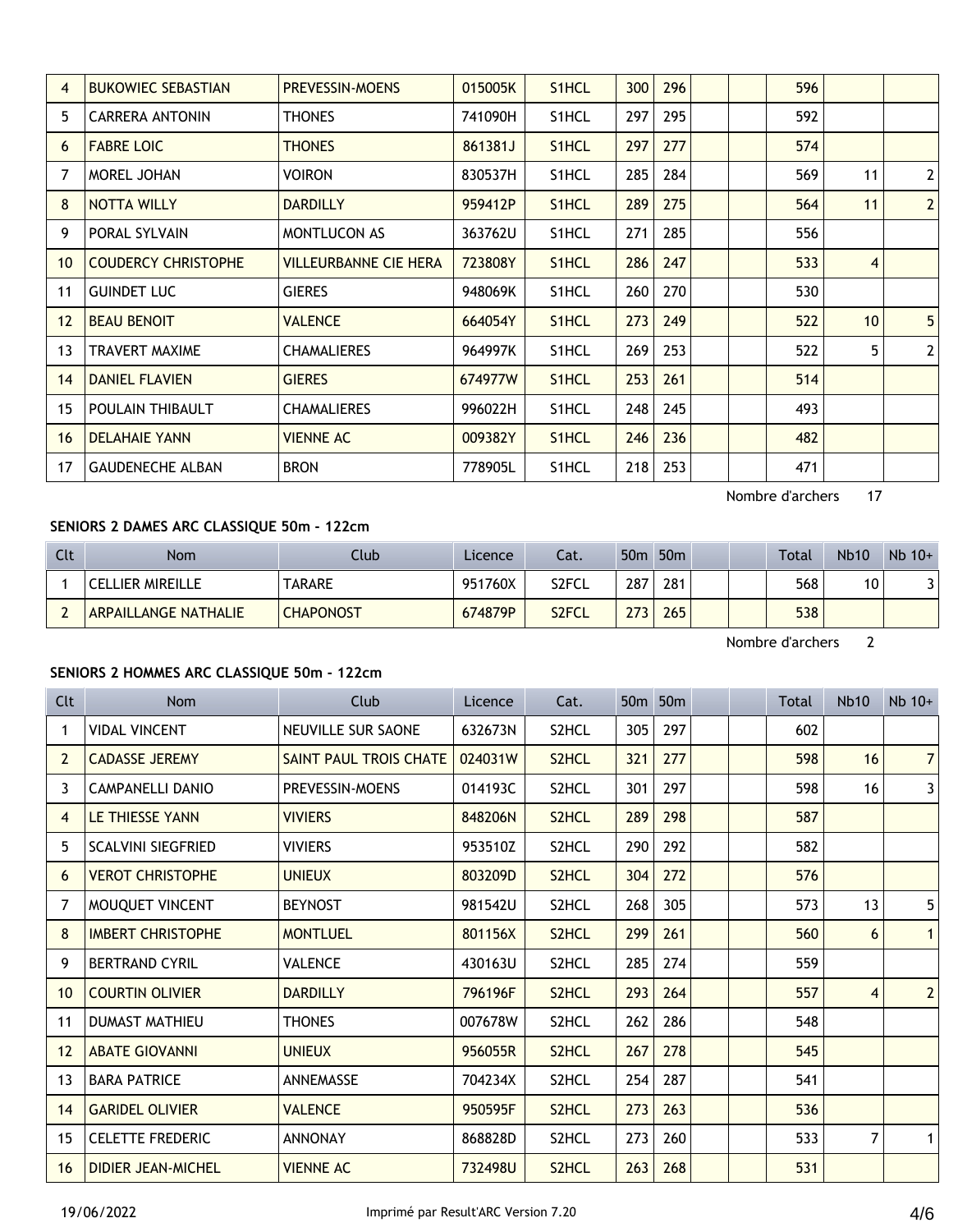| 17 | DOMERGUE JEROME                 | PREVESSIN-MOENS        | 934613J | S2HCL              | 276 | 254 | 530              |    |   |
|----|---------------------------------|------------------------|---------|--------------------|-----|-----|------------------|----|---|
| 18 | <b>VENANCIO DAVID</b>           | <b>THONES</b>          | 001862Z | S2HCL              | 268 | 260 | 528              |    |   |
| 19 | <b>DORMOY STEPHANE</b>          | NEUVILLE SUR SAONE     | 983318Z | S2HCL              | 255 | 262 | 517              |    |   |
| 20 | <b>GRANJON HERVE</b>            | <b>VIVIERS</b>         | 950954W | S <sub>2</sub> HCL | 245 | 271 | 516              |    |   |
| 21 | <b>GUERREIRO VALTER</b>         | <b>STE JULIE</b>       | 008190C | S2HCL              | 251 | 264 | 515              |    |   |
| 22 | <b>FLAMENT OLIVIER</b>          | <b>GIERES</b>          | 914709Z | S2HCL              | 266 | 247 | 513              |    |   |
| 23 | <b>BERGER YANN</b>              | <b>CHAMALIERES</b>     | 288167A | S2HCL              | 252 | 257 | 509              |    |   |
| 24 | <b>PRIBYL GREGORY</b>           | NEUVILLE SUR SAONE     | 019233F | S <sub>2</sub> HCL | 250 | 244 | 494              |    |   |
| 25 | <b>GUILLOU EMMANUEL</b>         | VILLEURBANNE CIE HERA  | 975942G | S2HCL              | 258 | 225 | 483              | 3  | 1 |
| 26 | <b>DUCEAU LAURENT</b>           | <b>MONTLUCON AS</b>    | 8902995 | S <sub>2</sub> HCL | 216 | 217 | 433              |    |   |
| 27 | MERCIER DOMINIQUE               | VIVIERS                | 017688B | S2HCL              | 225 | 199 | 424              |    |   |
| 28 | <b>CASTILLO BARRERA JOSE GA</b> | <b>PREVESSIN-MOENS</b> | 977292Z | S <sub>2</sub> HCL | 204 | 185 | 389              |    |   |
|    |                                 |                        |         |                    |     |     | Nombre d'archers | 28 |   |

## **SENIORS 3 DAMES ARC CLASSIQUE 50m - 122cm**

| C14<br>ւււ | Nom                       | Ilub    | Licence | Lat.  | 50 <sub>m</sub> | 50 <sub>m</sub> |  | <b>Total</b>          | <b>Nb10</b> | Nb 10+ |
|------------|---------------------------|---------|---------|-------|-----------------|-----------------|--|-----------------------|-------------|--------|
|            | <b>SYLVIE</b><br>LANTIN ^ | .OZANNE | 594667C | S3FCL | 209             | 204             |  | $\overline{A}$<br>415 |             |        |

Nombre d'archers 1

## **SENIORS 3 HOMMES ARC CLASSIQUE 50m - 122cm**

| C <sub>It</sub> | Nom                      | Club                   | Licence | Cat.               |     | 50 <sub>m</sub> 50 <sub>m</sub> |  | Total | Nb10 | $Nb$ 10+ |
|-----------------|--------------------------|------------------------|---------|--------------------|-----|---------------------------------|--|-------|------|----------|
|                 | <b>BUATIER MICHEL</b>    | VIENNE AC              | 467261T | S3HCL              | 304 | 297                             |  | 601   | 12   | 4        |
| $\overline{2}$  | <b>POLLOCE PATRICK</b>   | <b>CHAPONOST</b>       | 767694A | S <sub>2</sub> HCL | 298 | 274                             |  | 572   |      |          |
| 3               | <b>GEAY PATRICK</b>      | <b>CHAPONOST</b>       | 849904J | S3HCL              | 278 | 282                             |  | 560   |      |          |
| 4               | <b>PATSNOUGUES ALAIN</b> | <b>ANNEMASSE</b>       | 873131F | S3HCL              | 276 | 273                             |  | 549   |      |          |
| 5               | <b>GRANDJEAN MICHEL</b>  | <b>MONTLUCON AS</b>    | 850288B | S3HCL              | 278 | 268                             |  | 546   |      |          |
| 6               | <b>MUSCAT ALAIN</b>      | <b>ANNEMASSE</b>       | 994924P | S3HCL              | 257 | 262                             |  | 519   |      |          |
| 7               | PEYRAT PATRICK           | <b>LOZANNE</b>         | 724634W | S3HCL              | 253 | 265                             |  | 518   |      |          |
| 8               | <b>SOULIER STEPHANE</b>  | SAINT PAUL TROIS CHATE | 814530J | S3HCL              | 259 | 256                             |  | 515   |      |          |
| 9               | <b>FRANCOU GEORGES</b>   | <b>LOZANNE</b>         | 373708E | S3HCL              | 240 | 236                             |  | 476   |      |          |
| 10              | <b>CERVO FRANCOIS</b>    | <b>ANNEMASSE</b>       | 714318H | S3HCL              | 229 | 225                             |  | 454   |      |          |

Nombre d'archers 10

## **SENIORS 2 DAMES ARC A POULIES 50m - 122cm**

| C1.<br>$-1$ | Nom                  | Jub       | Licence | $\sim$<br>cal.                 | 50 <sub>m</sub>     | 50 <sub>m</sub> | Total | <b>Nb10</b> | Nb 10+ |
|-------------|----------------------|-----------|---------|--------------------------------|---------------------|-----------------|-------|-------------|--------|
|             | <b>AGNES</b><br>CLOT | ANNEMASSE | 977441L | S <sub>2</sub> FC <sub>O</sub> | 295<br>. <i>.</i> . | 301             | 596   | ົ           | ີ      |

Nombre d'archers 1

**SENIORS 2 HOMMES ARC A POULIES 50m - 122cm**

| $\overline{C}$<br>$\sim$ | <b>Nom</b>                      | Club           | Licence | $\sim$<br>cal. | 50 <sub>π</sub> | 50 <sub>m</sub> |  | Total | <b>Nb10</b>         | <b>Nb</b><br>$10+$ |
|--------------------------|---------------------------------|----------------|---------|----------------|-----------------|-----------------|--|-------|---------------------|--------------------|
|                          | <b>FRANCOIS</b><br><b>MORAN</b> | <b>MIRAMAS</b> | 19279E  | S2HCO          | 326             | ררר<br>عدد      |  | 648   | $\sim$<br><b>LJ</b> |                    |

Nombre d'archers 1